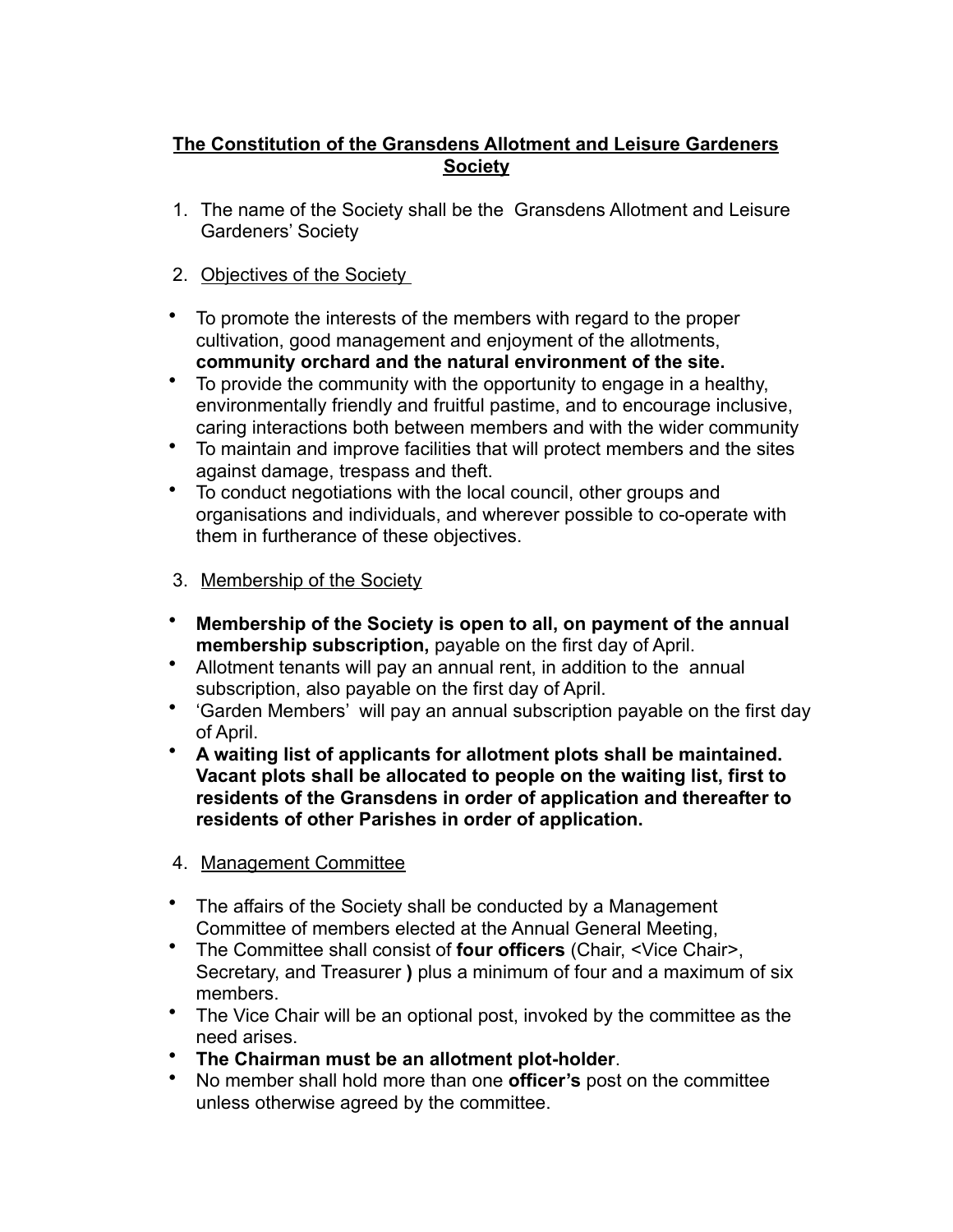- All officers and members of the committee shall retire each year.
- Officers and members shall be eligible for re-election each year, **except that the Chairman shall serve no more than three consecutive years in the post.**
- The Committee shall have the power to co-opt members to fill Committee vacancies that arise between AGMs.
- The Committee shall have the power to co-opt additional non-voting members for specific tasks up to a maximum of four.
- Five members of the Committee, **of whom at least one is a plot-holder**, shall form a quorum.
- The Chair (or in their absence another Committee member appointed for the purpose of the meeting) shall chair all meetings of the Society and its Committee.
- The Committee shall meet to discuss issues relating to the Society no less frequently than once each quarter.
- The Secretary shall record the minutes of each meeting and these will be available to all members for inspection.
- The Committee shall have the power to expel any member who offends against the Constitution of the Society or whose conduct in the opinion of the Committee renders the member unfit.
- No member may be expelled from the Society without having an opportunity to hear the complaint made against them and to respond.
- Members may only be expelled if that is the decision of the Committee taken at one of its meeting.

## 5. Society meetings

- An Annual General Meeting (AGM ) shall be held in February of each year, or such alternative month as shall be determined by the Committee, provided it is within 15 months of the previous AGM.
- **Members shall be given at least 28 days advance notification of the date of an AGM**
- **Items for the agenda of an AGM shall be communicated to the Secretary at least 21 days prior to the meeting**
- **An agenda and accounts shall be circulated to all members at least 7 days prior to an AGM**
- At the AGM the accounts shall be submitted.
- All paid up members of the Society shall have one vote each.
- The quorum at any General Meeting shall be twenty members or 25% of the membership, whichever is the lesser.
- In the event of a quorum not being present at a general meeting then the meeting shall be adjourned to a date and time specified by the Committee not less than fourteen days later.
- In the event of a quorum not being present at the adjourned meeting the members present shall be deemed a quorum for the meeting.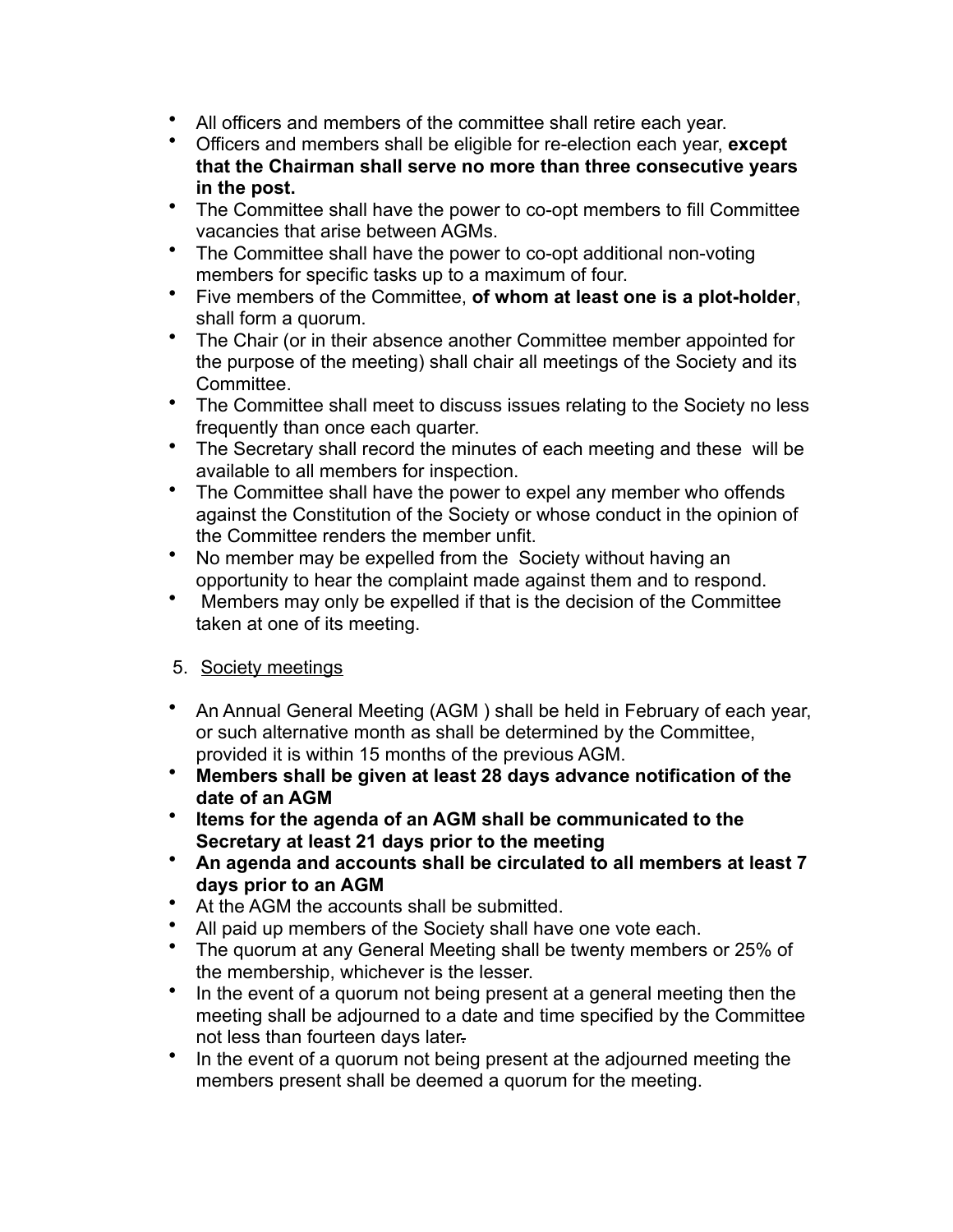- Any member shall be entitled to invite guests to the Society meetings, provided that no person whose application for membership has been declined or who has been expelled from the Society is invited.
- An Extraordinary General Meeting ( EGM ) may be called **at fourteen days notice** at the request of one tenth of the membership
- **6.** Business to be conducted at an AGM
	- 1. The minutes of the previous year's AGM
	- 2. Matters arising from the minutes of the previous year's AGM
	- 3. Adoption of the previous year's AGM
	- 4. The Chairman's report
	- 5. The presentation of the Accounts for the previous year ended **31st December**, by the Treasurer
	- 6. Adoption of the Accounts for the previous financial year.
	- 7. The election of Officers and committee members.
	- 8. The appointment of auditors.
	- 9. Such other business as has been communicated to the Secretary and appears on the agenda included in the notice of the meeting.
- **7.** Finance
- If a member has failed to pay the annual subscription by the last day of May in that year, the Membership Secretary shall send a notice to the member's last known address asking for payment within fourteen days. If payment is not made within this period, the membership may be terminated without further notice.
- No monies or property of the Society or any gain arising from carrying on the business shall be used other than either for the benefit of the Society and its members or for purposes chosen by resolution at an AGM or EGM.
- All members of the Committee shall keep accurate records of their dealings on behalf of the Society and shall be entitled to claim reimbursement of reasonable expenses incurred on behalf of the Society. The decision as what expenses are reasonable will be agreed by the Committee.
- If at any AGM or EGM a resolution for the dissolution of the Society is passed by a majority of the members present, the Committee shall immediately or on a date specified by the resolution, realise the assets of the Society. Any assets remaining, after the satisfaction of all debts and liabilities, shall be transferred to a similar organisation or charity of the Committee's choice.